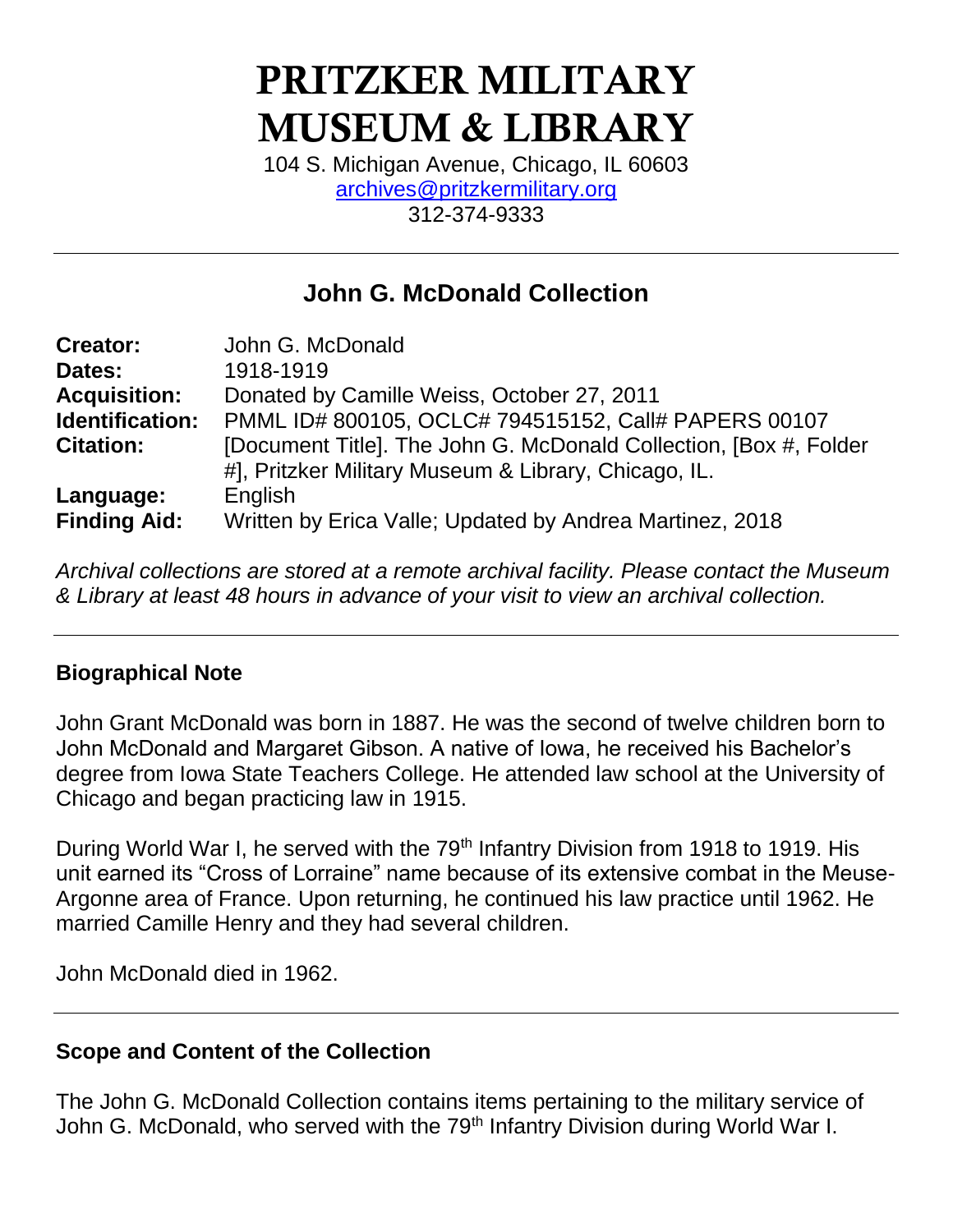Items in the collection include correspondence, maps, and newsletters, as well as his dog tags and 79th Infantry Division "Cross of Lorraine" Patch.

# **Arrangement**

# **Series One: Correspondence**

This series contains three postcards written by John in France to his relatives back home.

#### **Series Two: Newsletters**

This series contains two issues of The Bust 'Em Browning with personal correspondence at the end from John. One issue features an article written by John.

# **Series Three: Booklets**

This series contains two booklets pertaining to soldiers' experiences during World War I.

#### **Series Four: Miscellaneous**

This series contains a memorandum detailing the significant educational and career milestones of John McDonald.

#### **Series Five: Maps**

This series contains several maps of various WWI offensives, as well as a map of Northeast France.

#### **Rights**

Copyrights held by Camille Weiss were transferred to the Pritzker Military Museum & Library. All other rights are held by the author or publisher. Users assume responsibility for following copyright laws as established by US Code Title 17.

#### **Separations**

#### **Item ID Description**

800105009 Map of St. Mihiel Salient Offensive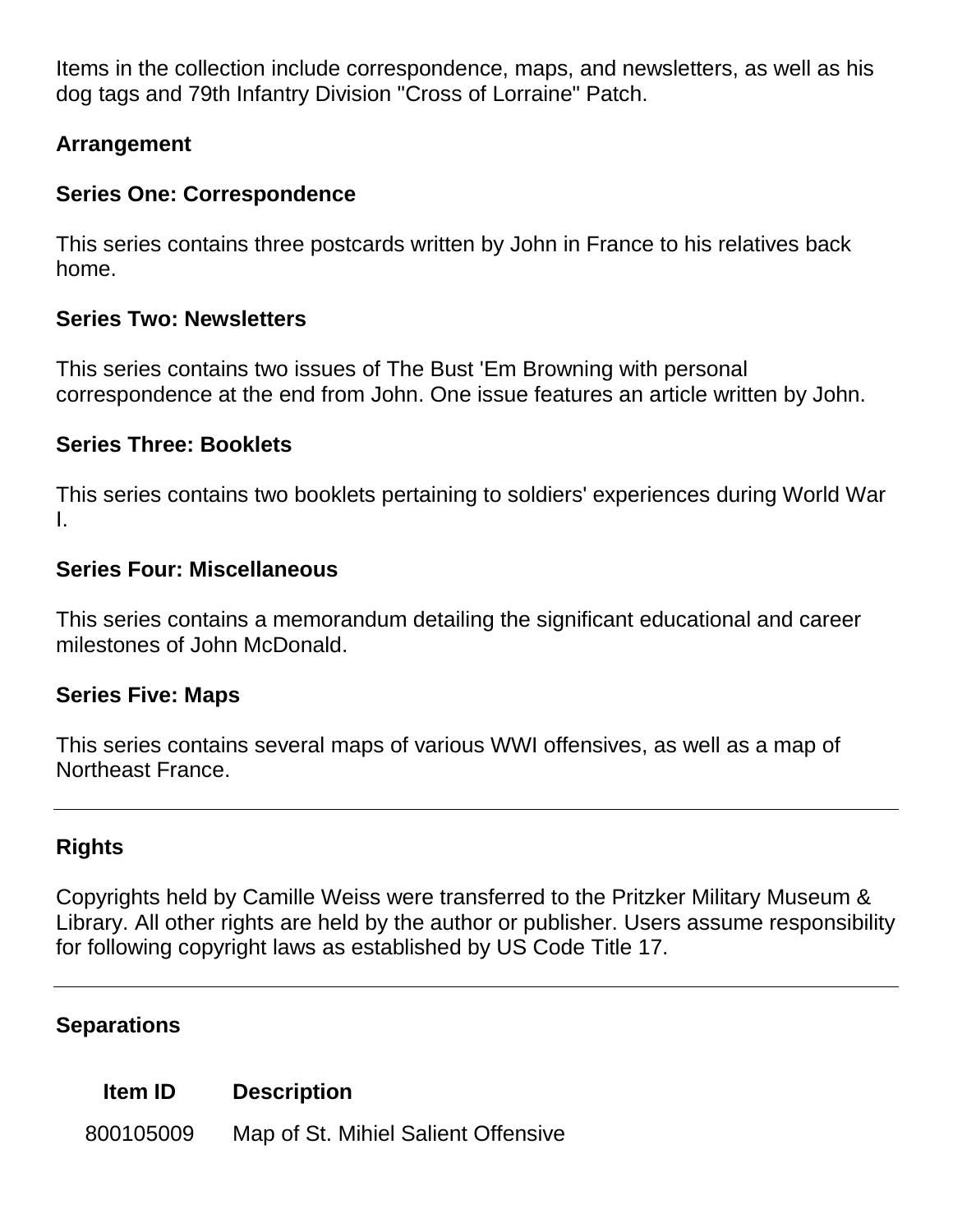| Map of The Meuse-Argonne: Offensive, First, Second, and Last<br><b>Phases</b> |
|-------------------------------------------------------------------------------|
| Map of Northeast France                                                       |
| Dog Tags (2)                                                                  |
| 79th Infantry Division "Cross of Lorraine" Patch                              |
|                                                                               |

# **Key Subjects**

This collection is indexed under the following headings in the Library's online catalog. Researchers interested in materials about related topics, persons, or places should search the catalog using these subject headings.

# **Subjects**

McDonald, John G. – 1887-1962 McDonald, John G. – Correspondence World War, 1914-1918 United States – Army – Infantry Division,  $79<sup>th</sup>$  – History

# **Container List**

| Box | <b>Folder</b> | Item ID $#$ | <b>Title</b>                                                                                    | <b>Dates</b>                               |
|-----|---------------|-------------|-------------------------------------------------------------------------------------------------|--------------------------------------------|
|     | 1             |             | <b>Series One: Correspondence</b>                                                               | $14$ -Apr-<br>1919 to<br>$30-Apr-$<br>1919 |
|     |               | 800105001   | Postcard from John to Mary McDonald<br>regarding whereabouts and inquiring about<br>her health. | 14-Apr-19                                  |
|     |               | 800105002   | Postcard from John to Isabelle McDonald with<br>a picture of the place he is currently located  | 14-Apr-19                                  |
|     |               | 800105003   | Postcard from John to Margaret McDonald<br>saying he is in Paris for a short time.              | 30-Apr-19                                  |